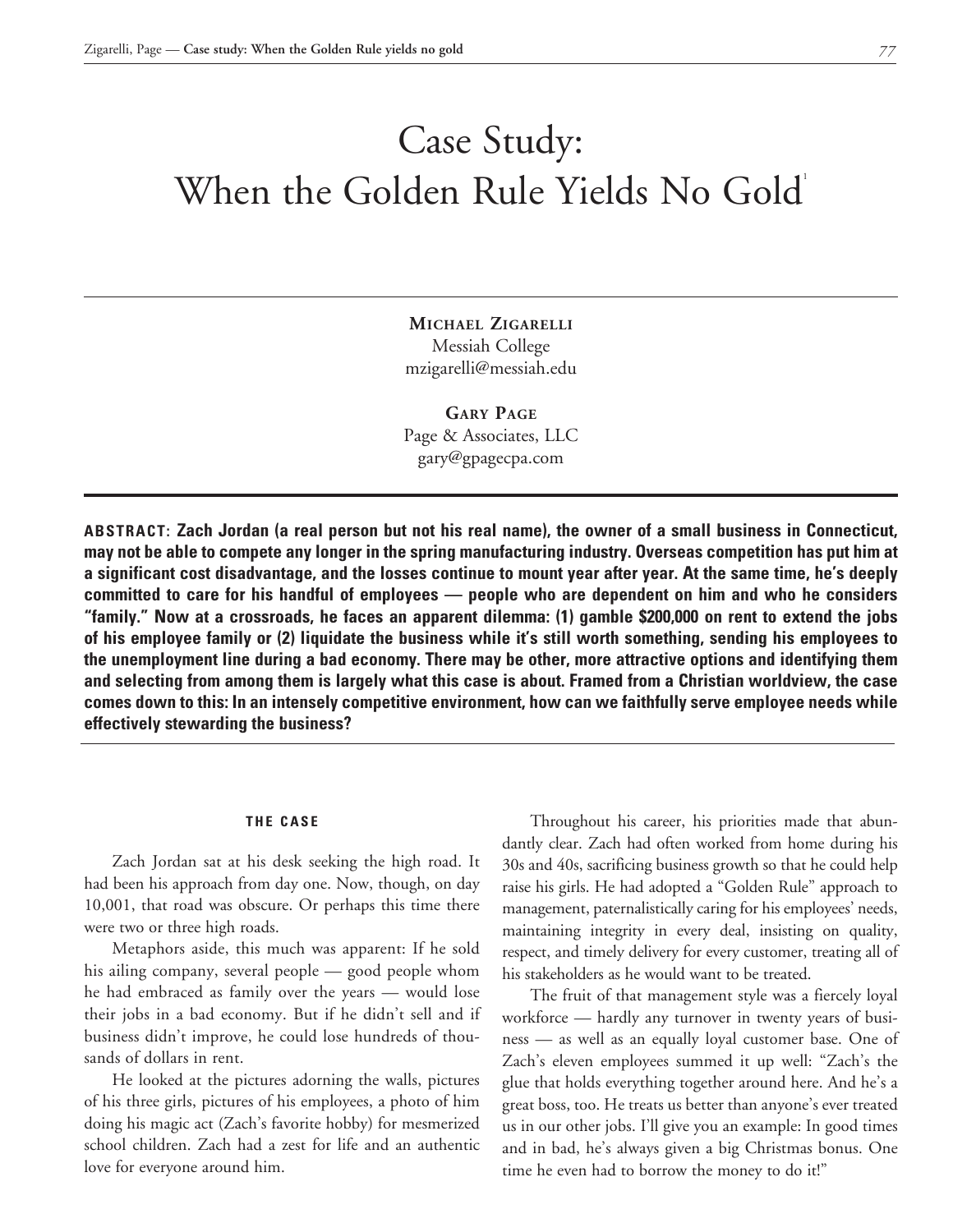There was financial fruit as well — lots of profit, at least through the first ten years. His New England Spring Company (NES) in Connecticut earned a great return throughout the 1980s. But international competition and a sputtering economy began to take their toll, and in the 1990s, many of Zach's customers began to import their springs, primarily from manufacturers in Asia whose costs were a fraction of Zach's. Profit evaporated and eventually turned to losses. The past five years had been particularly difficult, almost all of which culminated in red ink (see Exhibit 1 for NES financial information).

As he wiped some dust from the photo of the NES family celebrating an employee's birthday (Zach commemorated every employee birthday with a card and a \$30 check), in walked his two invited guests for the day. Steve, his accountant and longtime friend, and Charles, a professor (now emeritus), from Zach's business school days. This was a bittersweet occasion. Zach embraced each but then had to share with the professor his reason for the invitation: He needed advice about whether to sell his beloved company.

Zach closed the door. "Thanks so much for coming, you guys. I really appreciate your willingness to give me some candid advice."

His expression turned somber, as did his tone. Zach looked squarely at the septuagenarian professor and repented: "Charles, this place is bleeding, and it has been for years. I'm seriously thinking about getting out rather than signing off on another two-year, \$200,000 lease for the building. Steve tells me I can get at least \$750,000 for the customers, the inventory, the receivables, and the equipment, but the problem is this: with my financials, nobody is going to buy the business itself. So if I sell, it has to be by parceling it off. But then NES won't exist anymore and my people would lose their jobs. And in this economy, they're not going to find jobs anytime soon, certainly not much beyond minimum wage. I could take a chance and try to keep it afloat, but I'm on the verge of losing my biggest account to India – twenty percent of my business! If that happens, I probably couldn't survive more than two months, and the selling price of the business would drop a whole lot more. But even if I keep this account, there's no guarantee that things are going to turn around. I just can't compete with Asia's dollar-an-hour labor."

That was a lot of information in sixty seconds, but Charles zeroed in on what he considered a critical issue. "What's the chance of losing that account?"

"Probably about 50/50 next year," Zach replied. "Maybe even 60/40. India's come out with a stainless steel spring that weighs fifty percent more than ours — much better quality — for the same price, and my customer is genuinely considering making the switch."

"And can you get back the lease money if the business fails?"

"No. I'm on the hook for that regardless," Zach sighed.

"I've told you this before, pal," his accountant gently offered. "You've gotta get out. Either that or cut your sevenfigure salary."

Zach smiled at the welcome levity — and the irony. Two years ago he had cut his own pay to \$31,000, less than what some of his employees were earning.

"Funny you should mention that," Zach returned with a grin. "The SEC is stopping by this afternoon. I thought I'd give 'em your card."

"Remind me, my friend," Charles interjected with a chuckle, "what your product line looks like. And tell me how you've been pursuing new business lately."

"We manufacture and sell several types of springs," Zach began, "everything from specialty stainless steel springs to springs for navy jets and helicopters to common springs you'd find in a hardware store. And over the years, I've tried to grow the business through a combination of in-house sales reps and advertising in the standard industry newspapers, both in print and on the web. Quite frankly, though, it's been years since either approach has paid off, so I've recently dropped them. Bids are so tight that a sales rep's five percent commission required me to bid at my cost to remain competitive. I was taking jobs just to cover overhead! And the hundred grand I dropped in advertising over the past decade has returned almost no business. So basically, I'm left with no sales force and essentially no advertising."

"Sounds like you could use some fresh ideas," the professor observed thoughtfully. He was often brilliant, Zach thought, but now he was simply stating the obvious.

"That would be nice." Zach was eager for a few hot tips from the good doctor, but he knew those were probably a few days off. "And there might actually be some new business out there. But my 'fresh idea' file is freshly depleted. I've also thought about re-tooling as an option — you know, create other products that might have a niche — but I'd need about a quarter-million for equipment, even used equipment, and I have no customer list for whatever that new product would be."

"Let me give the marketing piece some thought," Charles replied with characteristic circumspection. "But in the meantime, tell me just how bad things are financially. Do you have some income statements handy?"

Zach buzzed his secretary. "Mandy, can you please bring me the binder of financials?" Mandy, as always, responded promptly, smiling at the gentlemen on her way out. As she closed the door, Zach shared with his guests that Mandy, his secretary for twenty years, was recently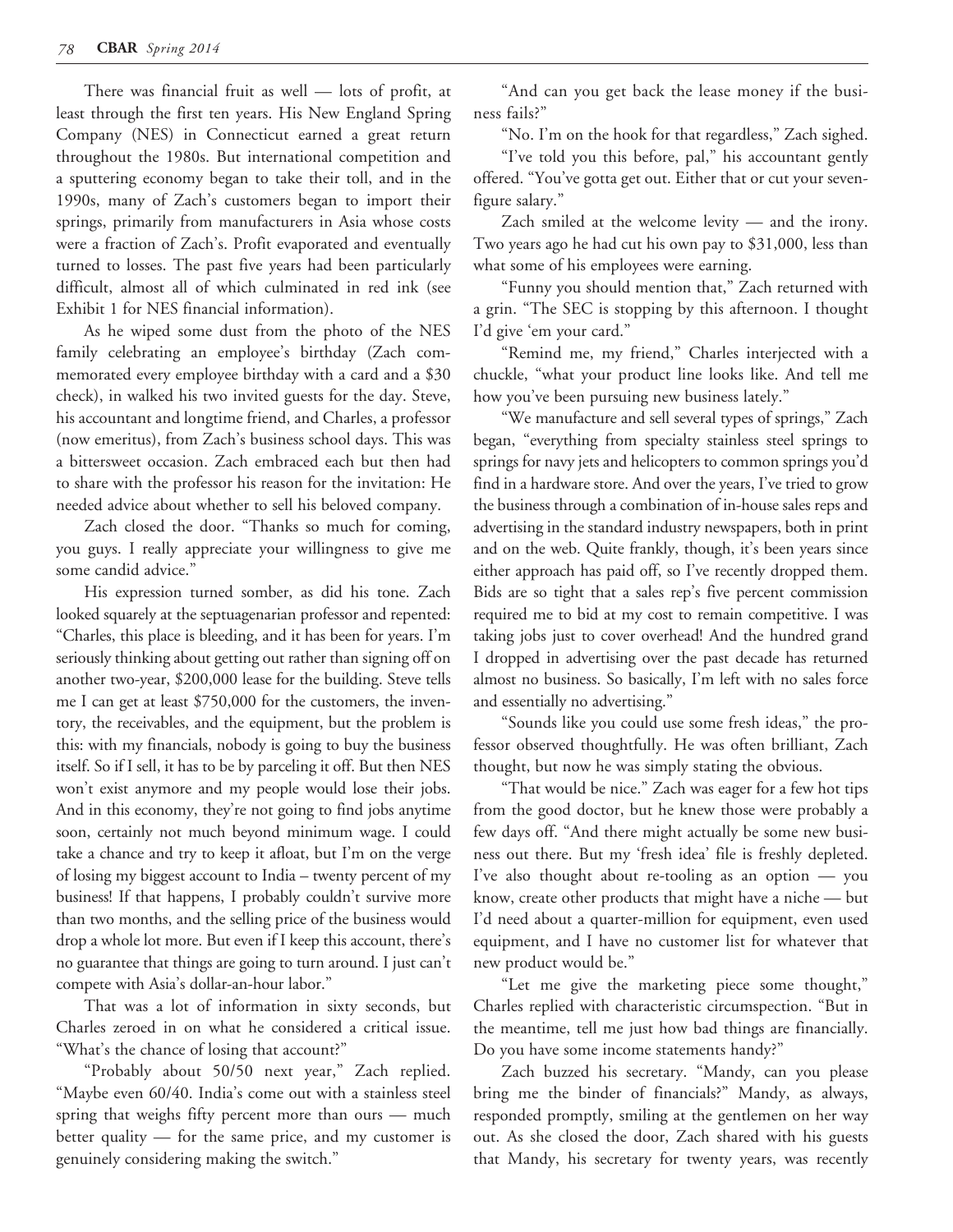|                                                                                                                                                            | Income Statements (\$ in thousands)                                   |                         |           |                         |           |                                   |
|------------------------------------------------------------------------------------------------------------------------------------------------------------|-----------------------------------------------------------------------|-------------------------|-----------|-------------------------|-----------|-----------------------------------|
|                                                                                                                                                            |                                                                       | Year Ended December 31, |           |                         |           |                                   |
|                                                                                                                                                            |                                                                       | 2012                    | 2011      | 2010                    | 2009      | 2008                              |
| Sales                                                                                                                                                      |                                                                       | \$1,211                 | \$1,282   | \$1,256                 | \$1,294   | \$1,308                           |
| Cost of Sales                                                                                                                                              |                                                                       |                         |           |                         |           |                                   |
|                                                                                                                                                            | Materials                                                             | 403                     | 396       | 375                     | 349       | 353                               |
|                                                                                                                                                            | Production wages                                                      | 390                     | 375       | 362                     | 395       | 399                               |
|                                                                                                                                                            | Overhead & other                                                      | 51                      | 135       | 65                      | 49        | 84                                |
| <b>Total Cost of Sales</b>                                                                                                                                 |                                                                       | 844                     | 906       | 802                     | 793       | 836                               |
| Gross Margin                                                                                                                                               |                                                                       | 367                     | 376       | 454                     | 501       | 472                               |
| <b>Operating Expenses</b>                                                                                                                                  |                                                                       |                         |           |                         |           |                                   |
|                                                                                                                                                            | Rent                                                                  | 100                     | 100       | 100                     | 100       | 100                               |
|                                                                                                                                                            | Executive & admin salaries                                            | 66                      | 98        | 145                     | 152       | 168                               |
|                                                                                                                                                            | Employee benefits                                                     | 63                      | 59        | 52                      | 49        | 44                                |
|                                                                                                                                                            | Office & supplies                                                     | 32                      | 42        | 38                      | 42        | 31                                |
|                                                                                                                                                            | Utilities & phone                                                     | 52                      | 57        | 54                      | 51        | 49                                |
|                                                                                                                                                            | Depreciation                                                          | 46                      | 46        | 46                      | 58        | 61                                |
|                                                                                                                                                            | Other & miscellaneous                                                 | 22                      | 18        | 26                      | 47        | 26                                |
| <b>Total Operating Expenses</b>                                                                                                                            |                                                                       | 381                     | 420       | 461                     | 499       | 479                               |
| NET INCOME (LOSS)                                                                                                                                          |                                                                       | \$(14)                  | \$ (44)   | \$ (7)                  | \$2       | \$ (7)                            |
|                                                                                                                                                            |                                                                       |                         |           |                         |           |                                   |
|                                                                                                                                                            | <b>New England Spring Company</b><br>Balance Sheets (\$ in thousands) |                         |           |                         |           |                                   |
|                                                                                                                                                            |                                                                       |                         |           | Year Ended December 31, |           |                                   |
|                                                                                                                                                            |                                                                       | 2012                    | 2011      | 2010                    | 2009      |                                   |
|                                                                                                                                                            |                                                                       |                         |           |                         |           |                                   |
|                                                                                                                                                            | Cash                                                                  | \$98                    | \$142     | \$121                   | \$92      |                                   |
|                                                                                                                                                            | Accounts receivable                                                   | 22                      | 19        | 27                      | 38        |                                   |
|                                                                                                                                                            | Inventories                                                           | 98                      | 106       | 89                      | 95        | 2008<br>\$119<br>41<br>42         |
|                                                                                                                                                            | Other                                                                 | 3<br>221                | 6<br>273  | $\overline{4}$<br>241   | 9<br>234  |                                   |
|                                                                                                                                                            | Fixed assets (net of depreciation)                                    | 382                     | 416       | 462                     | 508       | 12<br>214<br>566                  |
|                                                                                                                                                            |                                                                       | \$603                   | \$689     | \$703                   | \$742     |                                   |
|                                                                                                                                                            |                                                                       |                         |           |                         |           |                                   |
|                                                                                                                                                            |                                                                       |                         |           |                         |           |                                   |
|                                                                                                                                                            |                                                                       | \$284                   | \$356     | \$326                   | \$294     |                                   |
| <b>Assets</b><br>Current assets<br>Total current assets<br><b>TOTAL ASSETS</b><br><b>Liabilities &amp; Equity</b><br>Current liabilities<br>Long-term debt |                                                                       |                         |           |                         | 64        |                                   |
| Common stock<br>Retained earnings                                                                                                                          |                                                                       | 300<br>19               | 300<br>33 | 300<br>77               | 300<br>84 | \$780<br>\$314<br>84<br>300<br>82 |

# **Exhibit 1: Financial Information**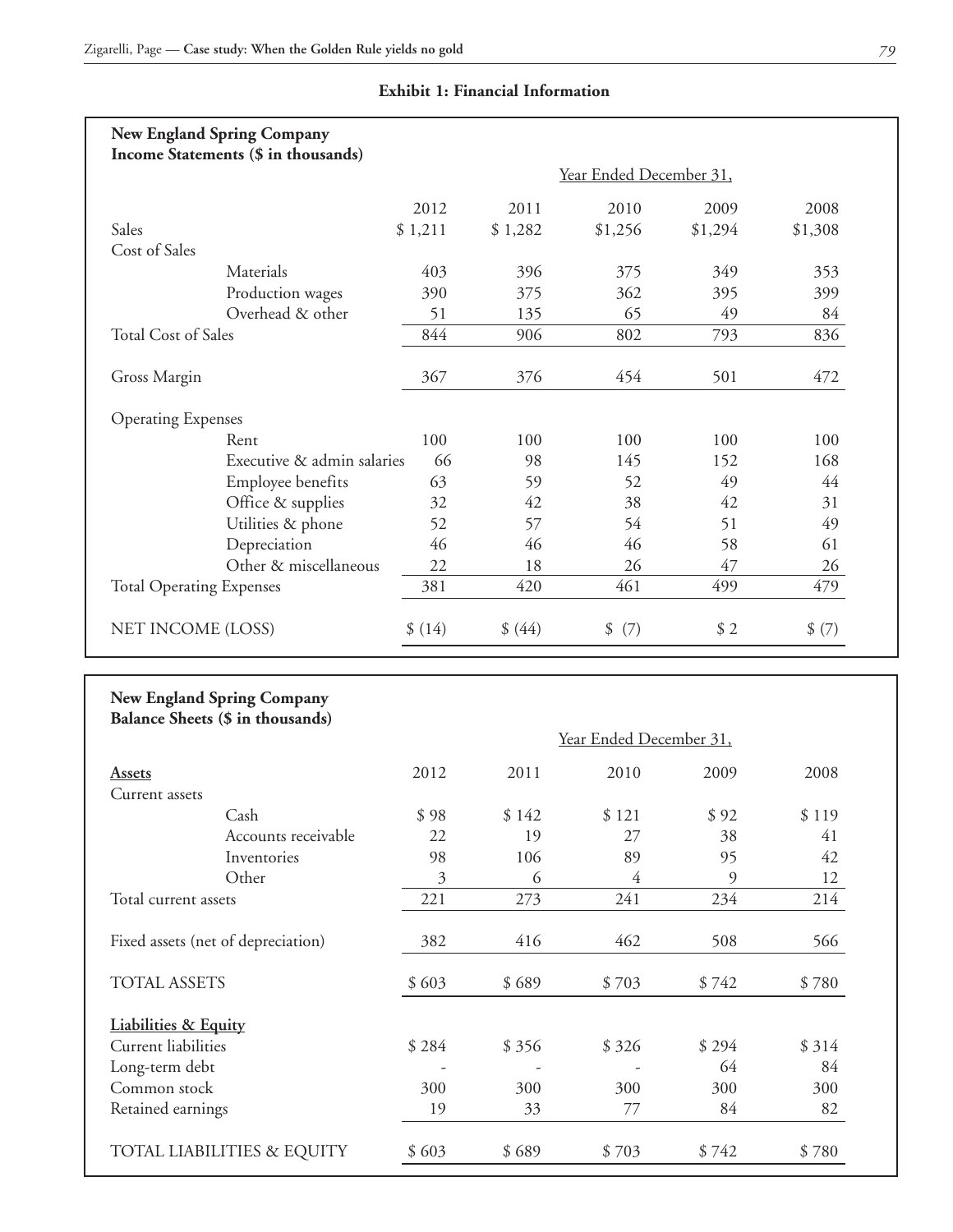widowed, having psychological problems from the loss and in critical need of the health insurance benefits he provides. "My other office gal," he explained, shaking his head, "has a disabled husband and is the sole support for a family of five. And the guy who runs the plant has four kids, two of them getting ready for college. If he lost his job at age fifty, I don't know what he'd do."

The professor nodded; the accountant flipped pages in the binder. "It's not terrible," Steve said as he opened the books for Charles, "but it's not sustainable either. We've been losing money for years. Costs are inching up, mostly because of health care, workers' comp, and raw material prices. Salaries are exactly at market — anywhere from \$10 to \$26 an hour. But we've cut everything else to the bare bones. And as far as sales goes, we've been flat for a long time, and we have no expectation for new sources of revenue."

Charles adjusted his glasses as he reviewed the statements. His grimace told Zach that there was no quick fix forthcoming.

"I'm telling ya, Zach, cut and run," Steve recommended, preempting the professor's analysis. "I know you care about these people, but they're big boys and girls now. They can take care of themselves. Believe me, they'll be fine."

Zach didn't know whether to be irritated at or grateful for the counsel. Maybe Steve's was the only rational response, but Steve was also ignoring the fact that Zach didn't want to sell out his employees. Irritation trumped gratitude for the moment.

"Would you be 'fine' if your income were cut in half and if you lost your health insurance?" Zach retorted softly but firmly. "Would your family be 'fine'? I know you're looking out for me, Steve, but I simply can't operate that way."

"All right," his accountant back-peddled with a shrug. "So spend \$175,000 to give them six months' severance. And spend another twenty-five grand to maintain their health benefits. Will that help you to sleep at night?"

Zach pondered the idea, but it seemed a bit excessive. "I'm getting too old for this kind of stress," he said leaning back in his chair and rubbing his eyes. "I'm 62 now Charles, which I know sounds like a spring chicken to you. But the spring business is taking all the spring out of this spring chicken."

Deep down, Zach desperately wanted his company to bounce back. But that seemed unlikely without some bold new strategy. And he wasn't sure he had either the energy to pursue it or the gumption to roll the dice on another \$200,000 lease. "Cut and run" seemed like a logical course of action, but what about his people? This "Golden Rule" spring manufacturer recoiled at the thought of repaying their loyalty with a trip to the unemployment line.

# SUGGESTED TEACHING APPROACHES AND **DISCUSSION QUESTIONS**

## **For What Course and at What Level?**

The case is not complicated to understand and requires only modest prerequisite business knowledge to address intelligently; however, because of the strategy issues involved, it may best fit upper-level undergraduate and introductory graduate courses in management, marketing, entrepreneurship, and business ethics, among others.

The lead author has used the case primarily with second-year, undergraduate business students as well as for a case competition among MBA and EMBA students, with the actual protagonist ("Zach") offering prize money for the best ideas. So it's a reasonably versatile case. It can encourage students at several levels to think strategically about a turnaround situation, while never losing sight of what's entailed by a "Christian worldview."

#### **Teaching Plan**

## *Group work (10 minutes)*

There are many ways to teach this case. The method typically used by the lead author is to have students talk through their proposed solutions (in groups of four to six) for 10 minutes before having a plenary, instructor-led discussion. The group work gives the students some practice presenting their ideas before being tapped to share their ideas with the entire class. It enables brainstorming and instills some confidence in the students, often leading to more and richer participation later in the class period.

#### *Initial Ideas (10 Minutes)*

For the plenary discussion, this is a good case for facilitator to take a Socratic approach, beginning with a broad question and later funneling down to related but more specific questions. Posing the case question to one of the mid-level students works well to get things started ("midlevel" since a top student may solve the whole thing from the outset, precluding the opportunity for other students to wrestle and to discover). "What should Zach do?" is the opener. "Roll the dice on another 200,000 bucks or wave the white flag?"

This framing allows the facilitator to get some initial solutions on the board without being too intimidating. After all, each of the students was asked to prepare this very case question. Inviting a few more students to respond to and build on the first student's ideas will develop these ideas further, giving the facilitator more to work with (and keeping the class on its toes, if the facilitator is cold calling).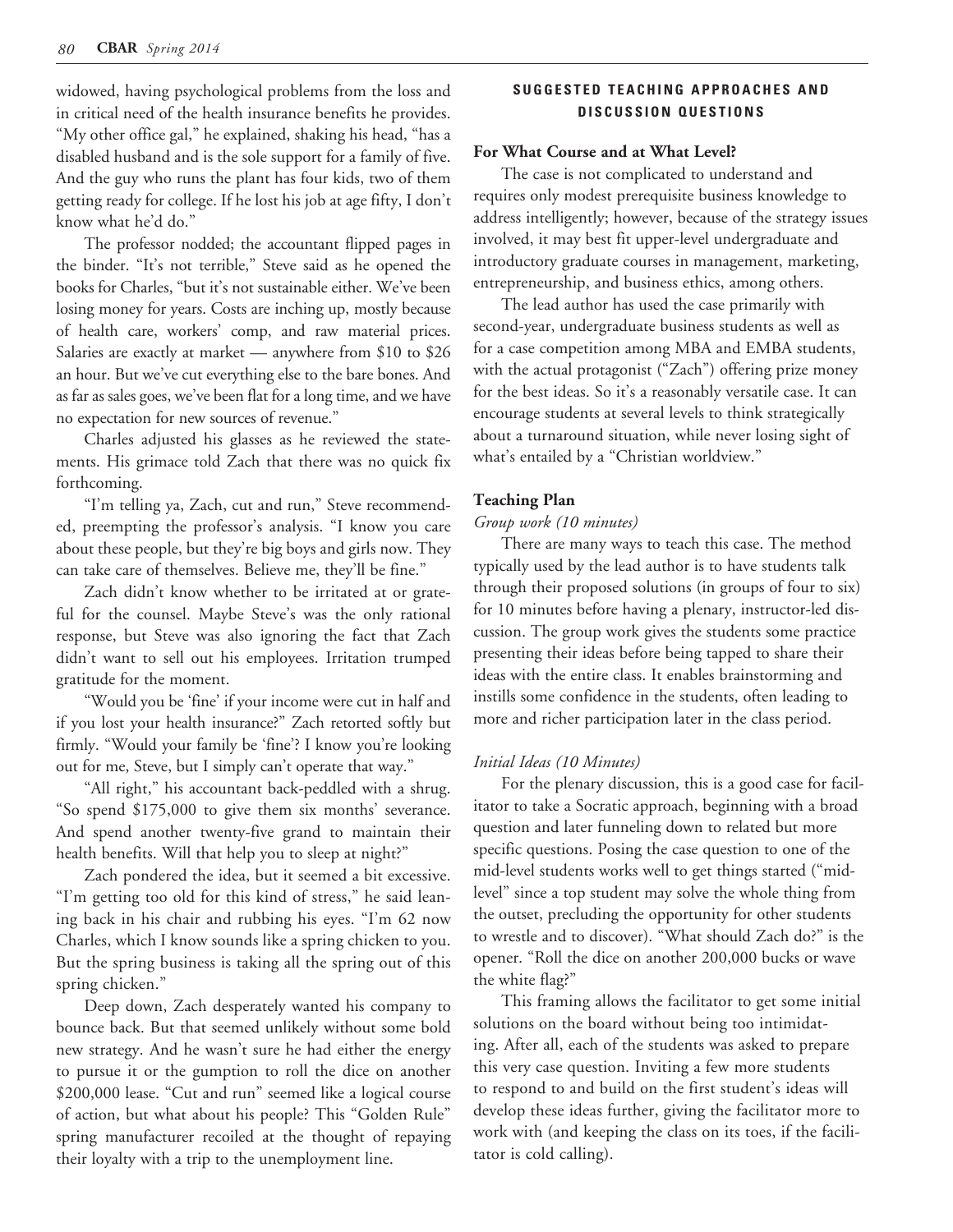After about ten minutes, the discussion may profitably be organized and clarified. One approach is to organize the ideas thus far into those that point toward selling the business and those that point toward developing a turnaround strategy (the facilitator should probably do this inconspicuously when chronicling the ideas on the board. Scribe the ideas on separate boards as students offer them, but do not yet label the boards as "sell it" or "keep it"). It may even be worthwhile at this point to take an informal poll once the two sets of ideas are formally labeled. That permits the facilitator to see where the class stands and it creates some public commitment, which often encourages further participation.

#### *Digging Deeper (20 to 25 minutes)*

The facilitator can then begin to explore with the "sell it" group what Zach should do for his now-jobless employees. It's usually a wise move to insist that the students respond in the first person rather than in the third — *what I would do if I were Zach*. In that way, they own the response and they must integrate their personal values (dealing with such issues in the third person seldom inspires this level of introspection). At this point the case is primarily an ethics and HRM case, but this is also an appropriate place to interpret the condensed financial statements in Exhibit 1. They paint a pretty grim picture and may seem to support this "sell-it" approach.

Here are some of the highlights:

- During the past five years, sales have remained steady between \$1.2 and \$1.3 million. Stagnant sales are often a sign of an unhealthy company.
- Gross margin as a percentage of sales is a significant and useful tool for evaluating a company's financial health. This represents the portion of each dollar of sales remaining after paying for the cost of manufacturing the springs. It is troubling that gross margin has declined from 36.1 percent (\$472/\$1,308) in 2008 to 30.3 percent (\$367/\$1,211) in 2012.
- In general, declining gross margins may be caused by declining sales prices, increasing costs, or a combination of the two. It is quite likely that both are factors here. Note that a significant part of the cost of sales consists of salaries and wages paid to production employees, which is a root of Zach Jordan's dilemma.
- Operating expenses have been cut from \$479,000 in 2008 to \$381,000 in 2012 to avoid major losses. But most of this comes from cutting the owner's salary.

This synopsis of the financials also provides a natural transition point for the discussion. The facilitator can now turn to the "keep it" group with a provocative devil's-advocate question like: *So, are you insane?* This is hopeless, isn't it? Why throw good money after bad, especially with your top customer about to bolt?

Many of these students usually step up to the implicit challenge (since a few minutes ago they put themselves on record as being part of the "keep it" group), and the class can become quite engaging, even animated. Facilitation is relatively easy at this point as the idea-generation process accelerates. However, a good facilitator will insist on *specificity* here, as well as a defense of the assumptions underlying each proposed solution.

At this point, it becomes more of a marketing and strategy case. Some typical student proposals, along with some proposed follow-up queries from the facilitator, are: tap into new revenue streams (Which ones? Do any viable options really exist?), outsource production/move the business (To where? And what about your employees?), invest in more advertising (though this hasn't really worked in the past), form a strategic partnership with a company that sells a complementary product (Such as?), hire a sales manager whose performance more than pays for himself (Not a bad idea, but where will you find the money?), insist on a more flexible lease (How will you persuade the landlord?), visit that major customer who's about to walk away and do whatever it takes to keep it (What can you offer that India cannot? Quality? On-time delivery?), cut a couple employees (Does that comport with your Christian values? And how does that help in the long run?).

#### *Decision and Facilitator's Summary (10 to 15 minutes)*

There is a plethora of alternatives for Zach, and fleshing them out is where much of the learning takes place in this case — provided the facilitator makes sense of it all. Creating a laundry list of options is obviously not the objective. Neglecting to sift the now-crowded blackboard will simply relativize the proposed solutions and possibly frustrate the students.

It's here that a good facilitator takes center stage for five to ten minutes to identify the most promising options (or, if there's time, to ask the students to do so — or if this is a longer class, to send the students back to their discussion groups with this task) and to communicate whatever major takeaways that he or she wants to emphasize.

This note is not intended to be prescriptive about what those are. Connecting the dots to what the students have learned thus far in the course and the curriculum is always a good idea. But one takeaway in a Christian college environment should probably be genuine faith integration. For example, the facilitator may want to raise the